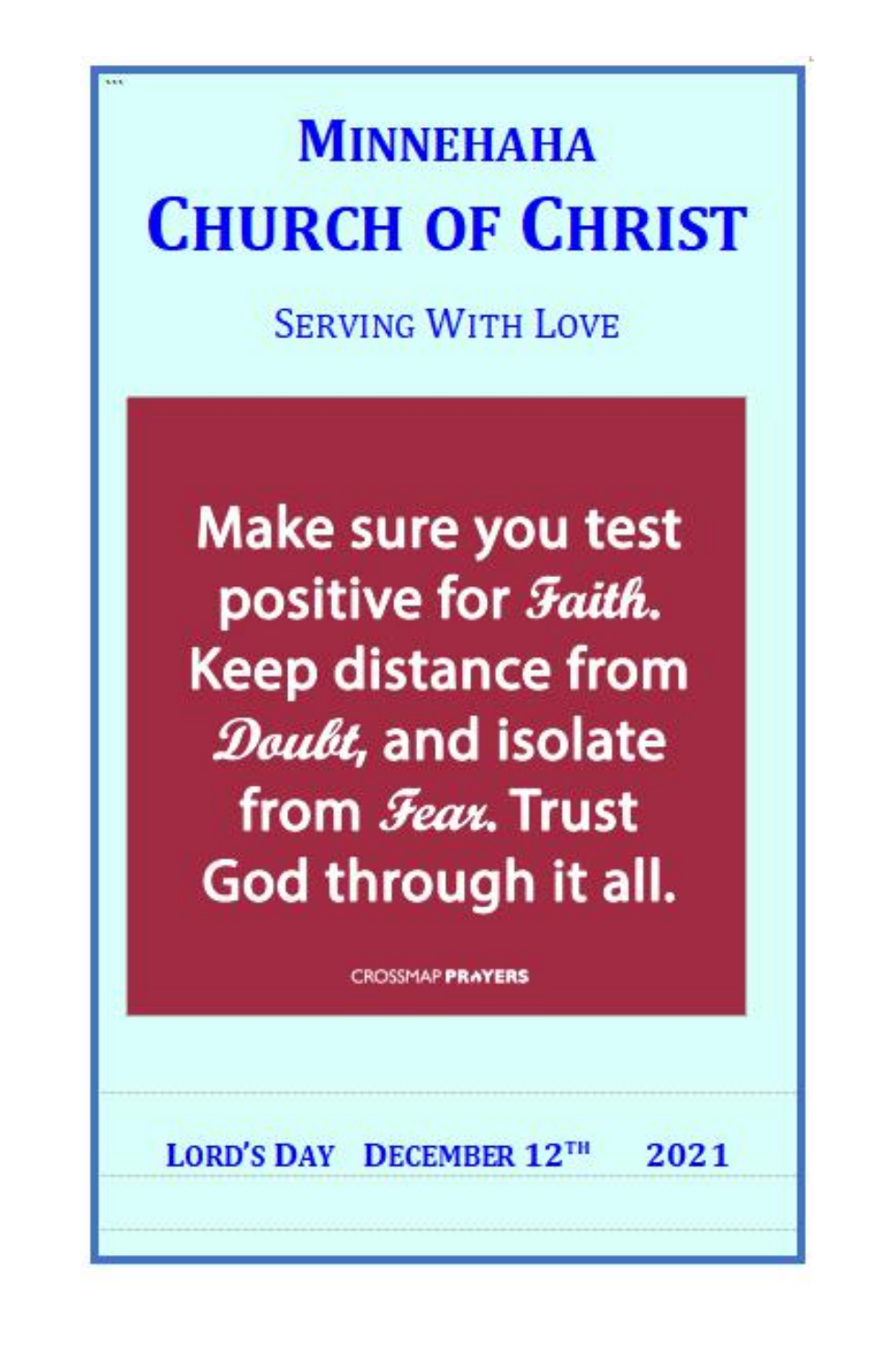# **Current with the Gills**

**Sam, Brittany,** their three girls, and niece **Rachel Younis** arrived safely home in Lahore, Pakistan this week after a 19-hour flight from Chicago. We thank the Lord for making this all possible. Lahore is exactly half-way around the world from Vancouver. Nine in the morning here is nine in the evening there.

The family has been in the United States for some months making friends and increasing support for their work for the Lord. A new building is being designed to house the ministries of the church.

There were many hurdles to cross as they returned home, especially relating to health. Covid shots were needed for the adults. While this sounds straight-forward, some members of the greater family were opposed to all kinds of vaccinations. However, there was absolutely no other way to fly, so vaccinations had to be done. (There is compelling evidence that one child in the greater family became autistic following a vaccination that was not for Covid.)

Additionally, flying for Rachel always meant air sickness from start to finish, but she was not sick at all on this trip.

They are allowing a few days to recover from jet-lag and then to pick up the tasks. They can be followed on Facebook.

**Afghanistan:** This little country is next to Pakistan and there are a few believers there. We have located some information and will tell about them on a future back page.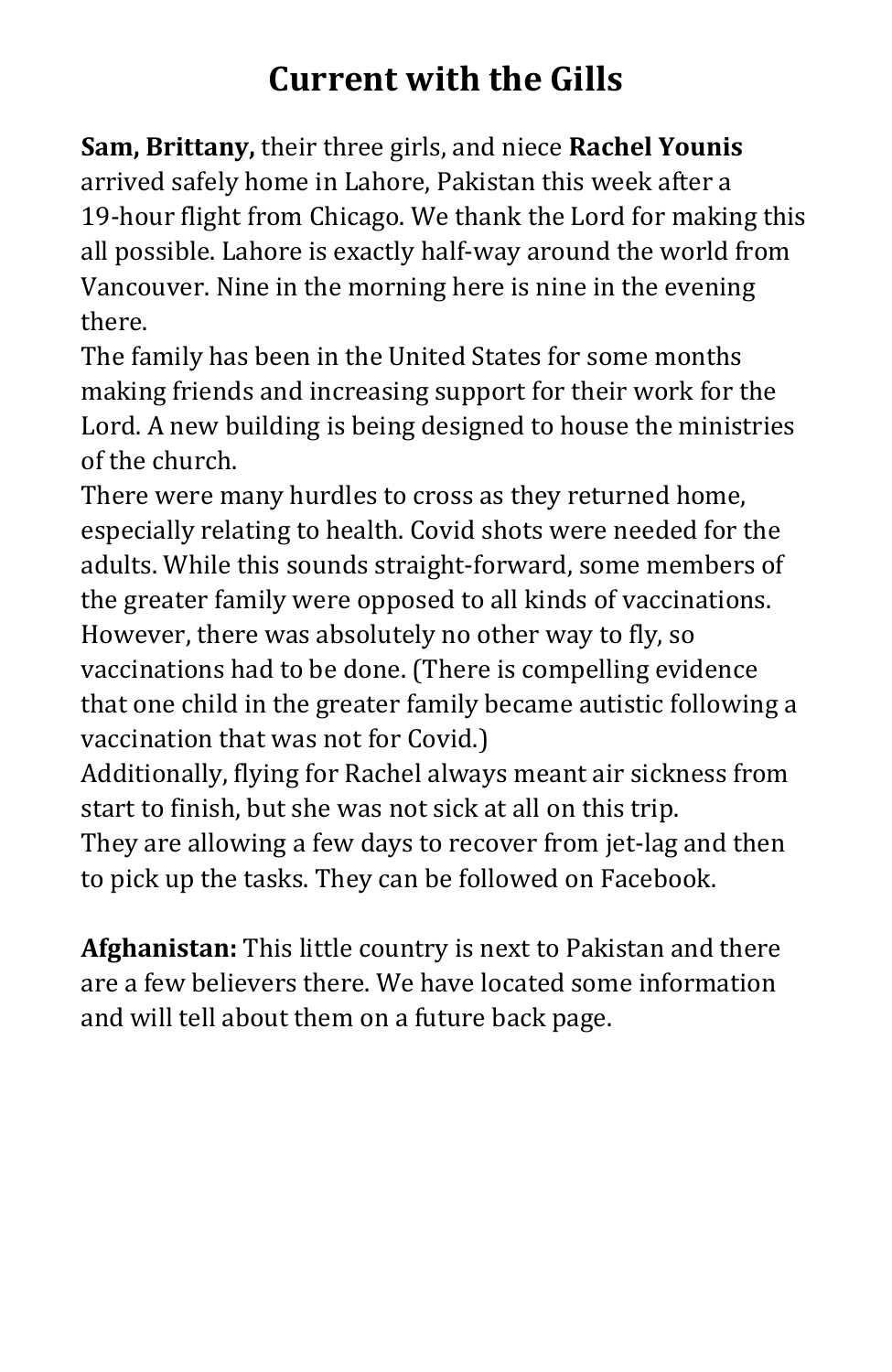## **MINNEHAHA CHURCH OF CHRIST**

3217 NE 54th Street, Vancouver, WA 98663 360-694-5725

**MIKE KENNEDY, MINISTER JAMES WELDON, ASSOCIATE MINISTER ELDERS:** James Weldon, Mike Kennedy, Sam Judd, Charles Dailey **MUSIC** AND **YOUTH:** Jim Kennedy

December 12, 2021 OFFICE SECRETARY: Stormie Priest BUILDING: Louie Staudinger<br>
PREACHING IN PAKISTAN: Sam & Brittany Gill: sam\_gill7@yahoo.co.uk / brittanyhoff@amail.com **ONLINE VIDEO SITE: Browse TO MINNEHAHACHURCH.ORG and pick "YOUTUBE."**

Honoring those who have passed on: MINNEHAHACHURCH.ORG/HONORING.HTML

### **9:30 BIBLESTUDY TEAM**



**Dave Kubow** Today Exodus 19-20



**Mark Williams** Next Week: Exodus 21-22

#### **10:45 MAIN ASSEMBLY SINGING L EAD ERS**



**Jimmy Kennedy**



**Lauren- Taylor Priest**



**Stephanie Kennedy**

**The Lord's Supper is served, a reminder of God's grace.**



**Mike Kennedy** Sermon: **Signs of the Times** Next Sunday: Immanuel: God With Us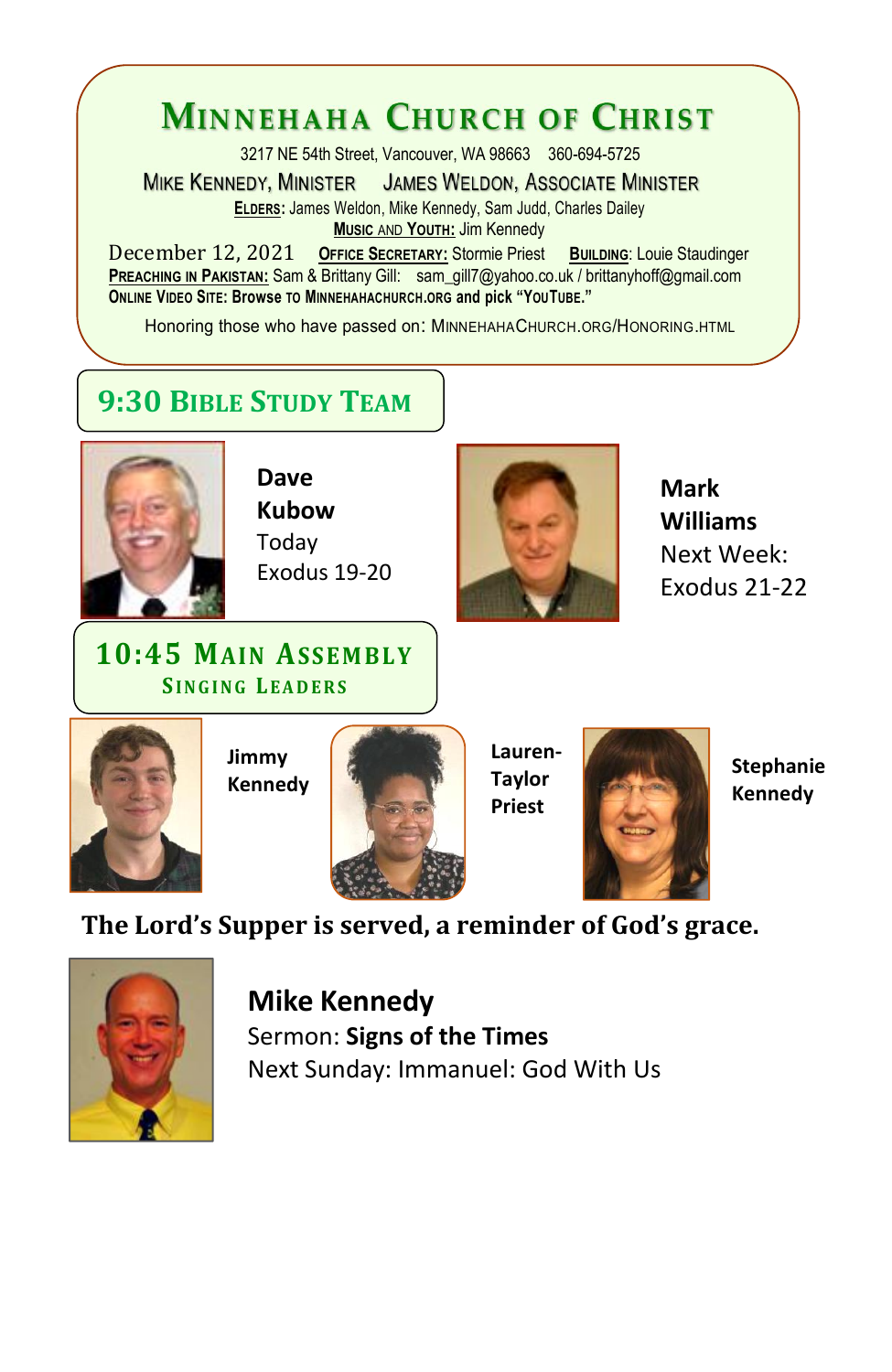#### **PRAYER LIST ADDITIONS:**

**Larry Sword**, as he recovers from <sup>a</sup> serious fall. **Jerri Hastings** while she undergoes intensive treatment

**Cristin Herrington** as she cares for James who has tested positive for Covid.

#### **NOAH'S ARK STILL LIVES**

**Ed Werner,** formerly of Coos Bay, Oregon traveled extensively to test the claims of Genesis and the story of Noah and his ark. Ed then created a scale model of the Ark, complete with scale animals to display how it was not only possible, but reasonable. During his lifetime, **Ed** and **Sharon** took the display to many churches and people still talk about his ark presentations.

After Ed's passing in 2015, the miniature ark became the property of **Mike Kennedy** and has been in storage. This past weekend, **Mike and Stephanie** were at the *Branch Church* in east Vancouver (or Camas) where **Dave** and **Lori Vigna** work. Mike presented the story of Noah using the miniature ark developed by Ed Werner so manly years ago.

The mission of the Minnehaha Church of Christ is to worship God, equipping every member to serve and build up one another and to lead people into a saving and enriching relationship with Jesus Christ.